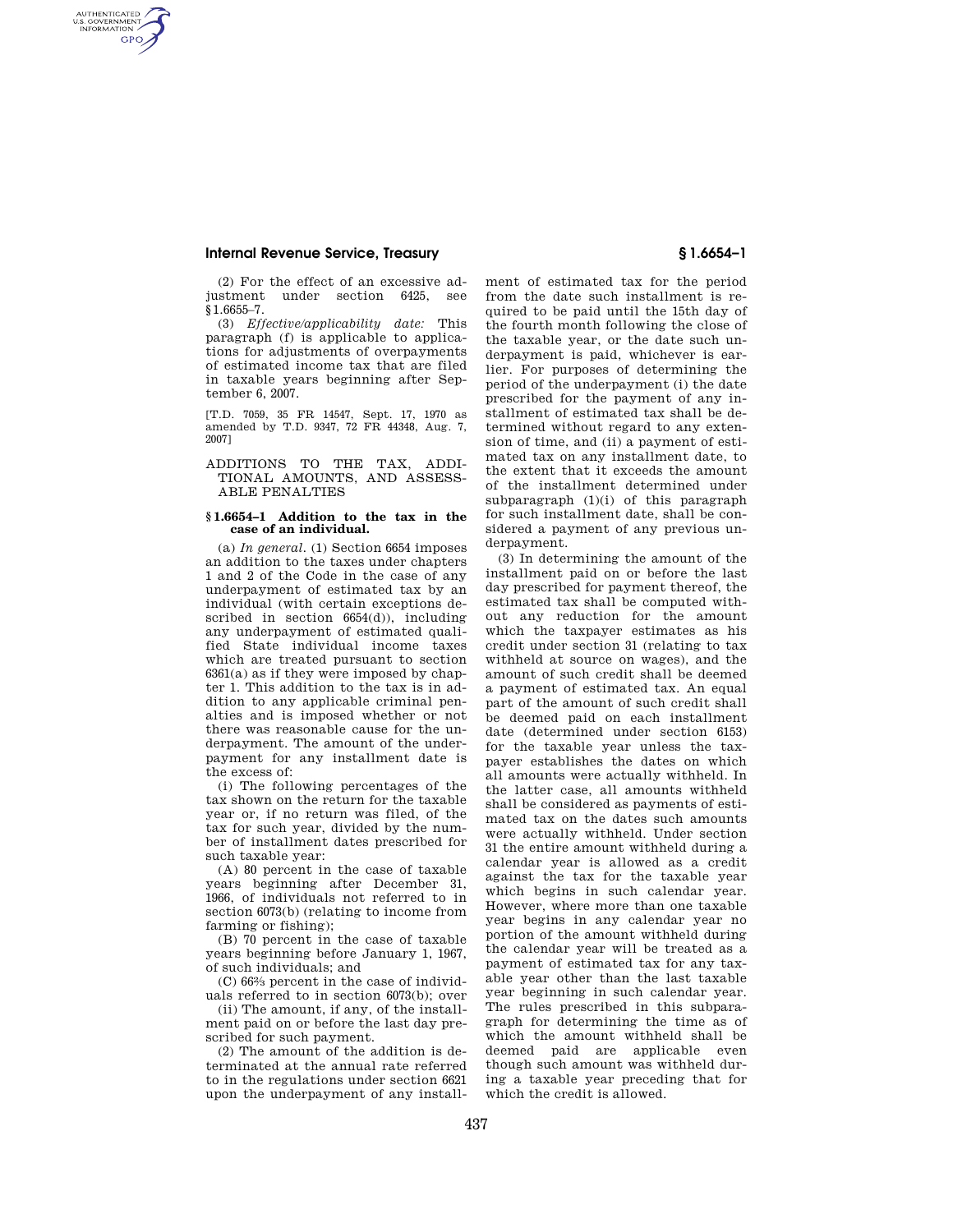(4) The term *tax* when used in subparagraph (1)(i) of this paragraph shall mean:

(i) The tax imposed by chapter 1 of the Code (other than by section 56 or, for taxable years ending before September 30, 1968, the tax surcharge imposed by section 51), including any qualified State individual income taxes which are treated pursuant to section  $6361(a)$  as if they were imposed by chapter 1, plus—

(ii) For taxable years beginning after December 31, 1966, the tax imposed by chapter 2 of the Code, minus

(iii) All credits allowed by part IV, subchapter A of chapter 1, except the credit provided by section 31, relating to tax withheld at source on wages, minus

(iv) In the case of an individual who is subject to one or more qualified State individual incomes taxes, the sum of the credits allowed against such taxes pursuant to section  $6362(b)(2)$  (B) or  $(C)$  or section  $6362(c)(4)$  and paragraph (c) of §301.6362–4 of this chapter (Regulations on Procedure and Administration) (relating to the credit for income taxes of other States or political subdivisions thereof) and paragraph (c)(2) of §301.6361–1 (relating to the credit for tax withheld from wages on account of qualified State individual income taxes), and minus

(v) For taxable years ending after February 29, 1980, the individual's overpayment of windfall profit tax imposed by section 4986 of the Code for the taxable year. For this purpose, the amount of such overpayment is the sum of  $(A)$  the amount by which such individual's aggregate windfall profit tax liability for the taxable year as a producer of crude oil is exceeded by withholding of windfall profit tax for the taxable year, and (B) any amount treated under section 6429 or 6430 as an overpayment of windfall profit tax for crude oil removed during the taxable year. The deemed payment date in section  $4995(a)(4)(B)$  for the amount of windfall profit tax withheld with respect to payments for crude oil shall have no effect in the determination of the overpayment of windfall profit tax.

(b) *Statement relating to underpayment.*  If there has been an underpayment of estimated tax as of any installment

# **§ 1.6654–1 26 CFR Ch. I (4–1–10 Edition)**

date prescribed for its payment and the taxpayer believes that one or more of the exceptions described in §1.6654–2 precludes the assertion of the addition to the tax under section 6654, he should attach to his income tax return for the taxable year a Form 2210 showing the applicability of any exception upon which he relies.

(c) *Examples.* The method prescribed in paragraph (a) of this section for computing the addition to the tax may be illustrated by the following examples:

*Example 1.* An individual taxpayer files his return for the calendar year 1972 on April 15, 1973, showing a tax (income and self-employment tax) of \$30,000. He had paid a total of \$20,000 of estimated tax in four installments of \$5,000 on each of the four installment dates prescribed for such year. No other payments were made prior to the date the return was filed. Since the amount of each installment paid by the last date prescribed for payment thereof is less than one-quarter of 80 percent of the tax shown on the return the addition to the tax is applicable in respect of the underpayment existing as of each installment date and is computed as follows:

| (1) Amount of tax shown on return            | \$30,000 |
|----------------------------------------------|----------|
|                                              | 24.000   |
| (4) Deduct amount paid on each installment   | 6,000    |
|                                              | 5,000    |
| (5) Amount of underpayment for each install- |          |
| ment date (item (3) minus item (4))          | 1.000    |
| (6) Addition to the tax:                     |          |
| 1st installment-period 4-15-72 to 4-         |          |
|                                              | 60       |
| 2nd installment-period 6-15-72 to 4-         |          |
|                                              | 50       |
| 3rd installment-period 9-15-72 to 4-         |          |
|                                              | 35       |
| 4th installment-period 1-15-73 to 4-         |          |
|                                              | 15       |
|                                              | \$160    |

*Example 2.* An individual taxpayer files his return for the calendar year 1955 on April 15, 1956, showing a tax of \$30,000. The requirements of section 6015(a) were first met after April 1 and before June 2, 1955, and a total of \$18,000 of estimated tax was paid in three equal installments of \$6,000 on each of the three installment dates prescribed for such year. Since the amount of each installment paid by the last date prescribed for payment thereof is less than one-third of 70 percent of the tax shown on the return, the addition to the tax is existing as of each installment date and is applicable in respect of the underpayment computed as follows: